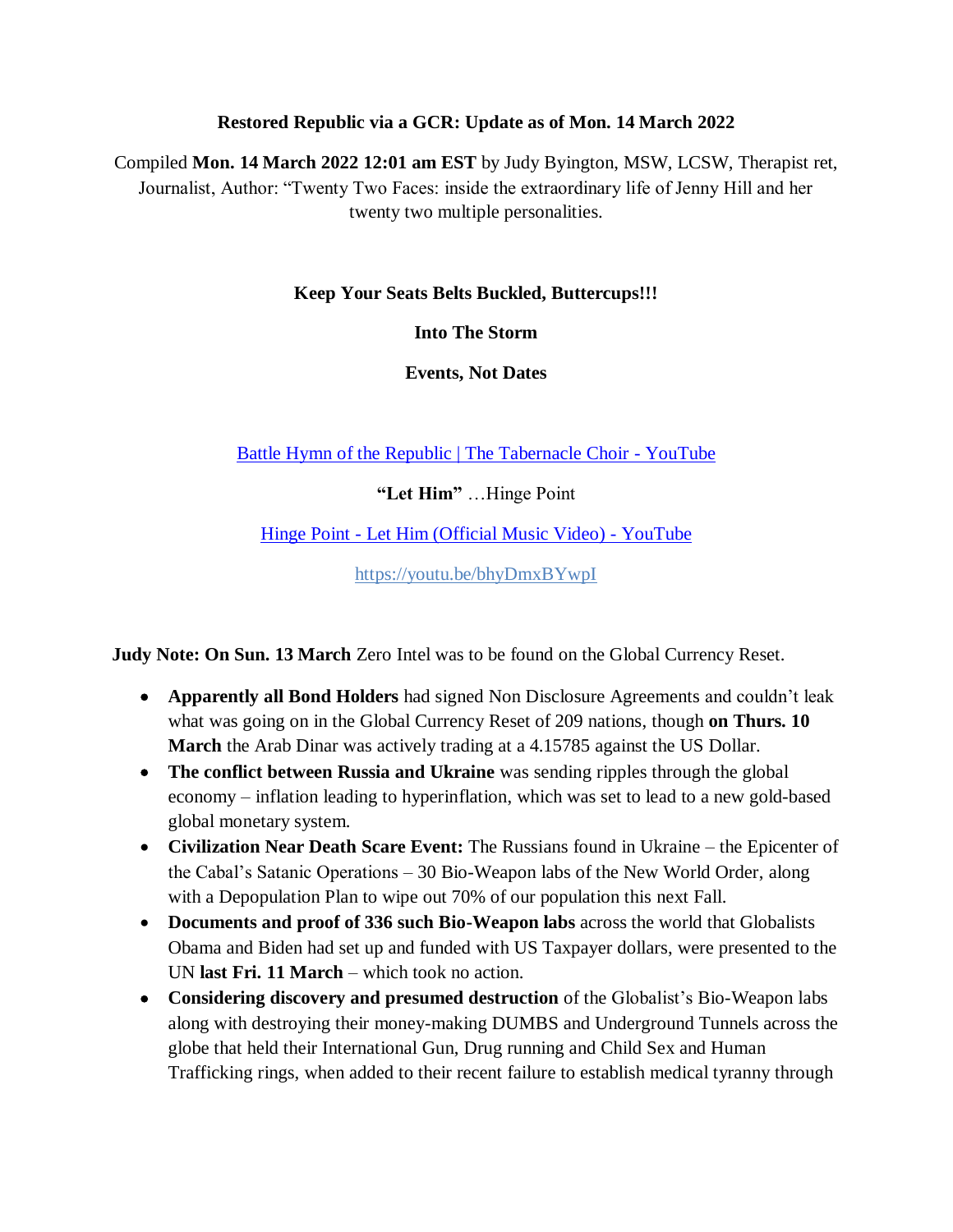Covid-19 and knowing the Cabal would go down fighting to their very last breath, the question then arose: **Was a large scale False Flag Cyber-Attack imminent?**

# **A. Sun. 13 March Fleming on the Global Currency Reset:**

- This will be our last weekend of wait-for-it-RV-GCR. It's already begun. The US is dead last, but we"re the biggest. We are the most important Nation State with the largest number of "exotic currency and digital currency – XRP- holders," in the world. The Great Shift has begun.
- **Putin said, "Friday evening** (**11 March**) will be beautiful for the whole world." **Friday 11 March** was the day that Russia announced to the World at the UN Security Council Meeting, that the US Deep State MIC, had harmed much of this world and must be stopped. It was the Day that Truth Was Shared. It is also the day that begins NUREMBERG 2.0.
- **Here's Judy Byington's take** on the state of this world. She has it 100% right. **Judy Note on Fri. 11 March:**
- **Russia, China, India, Indonesia, Iraq, Kuwait and the US** were the top gold holders and would go to gold backed currency on **Fri. 11 March.**
- **Tiers 1, 2, 3 bond holders** were to be made liquid with bonds paid out Thurs. night 10 March, or after markets closed on **Fri. 11 March.**
- **Bruce reported:** An executive from the lead bank Wells Fargo said Tier 4B (us, the Internet Group) notifications would come out **Mon. 14 March,** with appointments starting on **Ides of March Tues. 15 March.**
- **Arab Accounting Dinar Exchange Rates:** [https://dinarrecaps.com/our-blog/militiaman](https://dinarrecaps.com/our-blog/militiaman-interesting-data-on-the-amf-3-13-2022)[interesting-data-on-the-amf-3-13-2022](https://dinarrecaps.com/our-blog/militiaman-interesting-data-on-the-amf-3-13-2022)
- **The Arab Accounting Dinar** (AAD) is the official and reporting currency of the Arab Monetary Fund. Its exchange rates are fixed by the Arab Monetary Fund (AMF) equivalent to three units of Special Drawing Rights (SDR) as determined by the International Monetary Fund (IMF).

[https://www.imf.org/external/np/fin/data/rms\\_sdrv.aspx](https://www.imf.org/external/np/fin/data/rms_sdrv.aspx)

 **The Arab Arithmetic Dinar** is the base currency of the Arab Monetary Fund. Equivalent to three of the special drawing rights unit (SDR) specified by the International Monetary Fund. Relevant currency exchange rates against the Arab Arithmetic Dinar as on **March 10, 2022**: American dollar 4.15785

# **B. Global Financial Crisis:**

- **Bitcoin:** Gold 2.0? Try Reserve Asset 3.0: <https://www.coindesk.com/markets/2022/03/13/bitcoin-gold-20-try-reserve-asset-30/>
- **The conflict between Russia and Ukraine** is beginning to send ripples through the global economy that could lead to a new monetary system.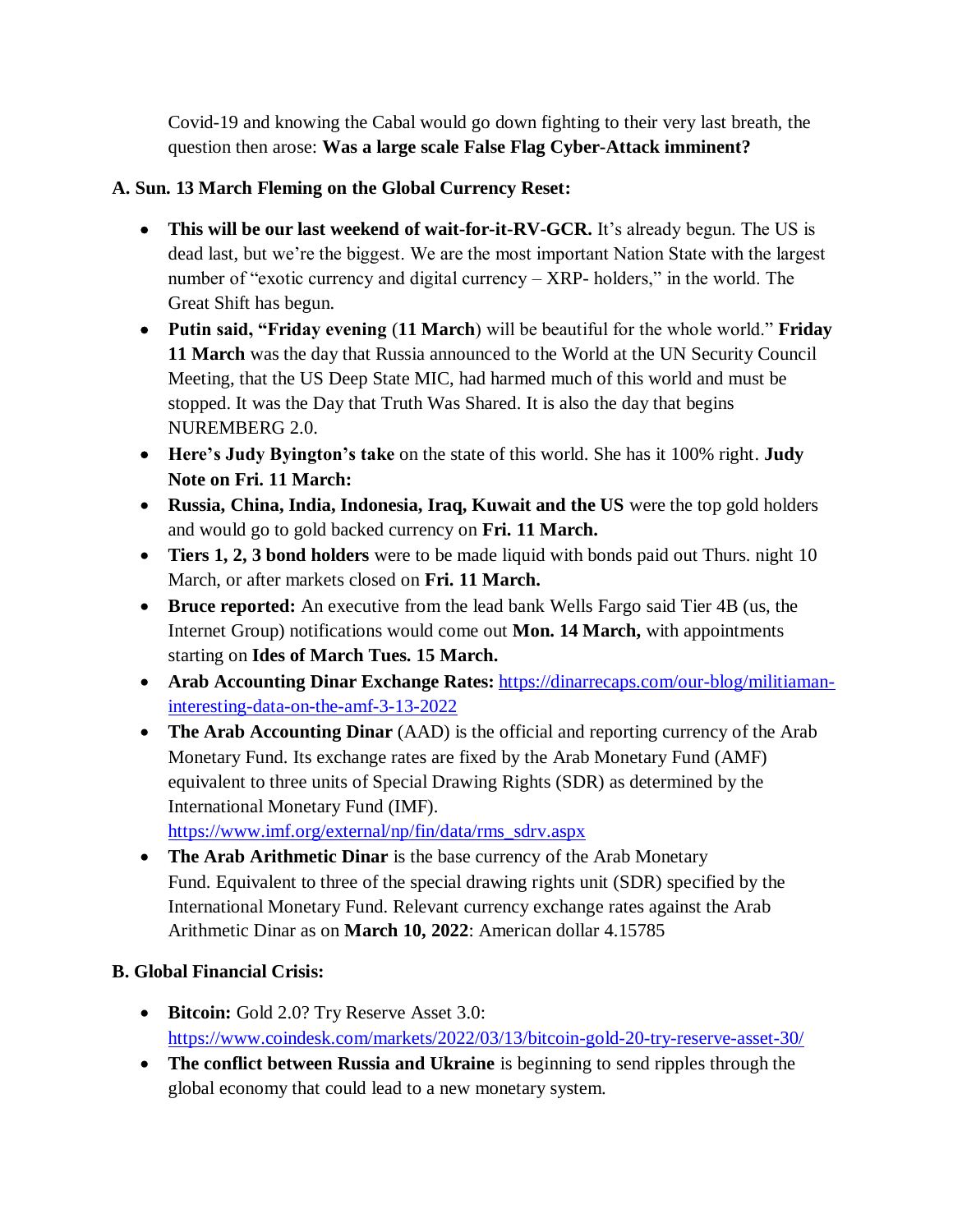- **"For several years, various financial experts have been warning** the world about the coming inflation, which is likely to lead to hyperinflation based on unlimited money printing. The dynamite of the global commodity crisis and deficit, thrown into an already catastrophic debt and monetary conflagration, will create a hell of nuclear proportions.
- **Unless a miracle stops this war very quickly (which is extremely unlikely), the world will soon enter a hyperinflationary commodity explosion** (think energy, metals and food) combined with a cataclysmic deflationary implosion of assets (think debt, stocks and property).
- **The world will experience completely unknown consequences** without being able to solve any of them for a very long time.
- All of the above is likely to happen even without a global war. If the war goes beyond Russia and Ukraine, then all bets will be made.
- **The good news** is that since commodity inflation is guaranteed, it is obvious that physical gold and a little silver will be a lifesaver against the coming destruction of the asset bubble (stocks, bonds, real estate).
- **After 2008,** the Fed dropped interest rates to zero and began printing money. This was supposed to save our economy. But it didn"t end. It went on to the present day, nearly 14 years. And in the process, what was designed to save us, destroyed us.
- **Five firms representing BRICS nations ink pact to mine gold:**  [https://www.financialexpress.com/industry/five-firms-representing-brics-nations-ink](https://www.financialexpress.com/industry/five-firms-representing-brics-nations-ink-pact-to-mine-gold/420404/lite/)[pact-to-mine-gold/420404/lite/](https://www.financialexpress.com/industry/five-firms-representing-brics-nations-ink-pact-to-mine-gold/420404/lite/)

## **C. Events:**

- **Civilization Near Death Event Scare is Necessary:** Ukraine is the Epicenter of the Cabal"s Satanic Operations. *The Bio-Weapon labs found by the Russian Army in Ukraine were placed there by Obama, while Biden set up his family to make monies off the viruses they were producing – all a part of the New World Order Depopulation Plan expected to wipe out 70% of our population this Fall.*
- **A Large Scale False Flag Cyber-Attack Now Imminent?**  <https://www.zerohedge.com/political/large-scale-false-flag-cyber-attack-now-imminent>
- **The White Hats U.S. Military is currently moving anti-ballistic missile (ABM) through several states under cover of night:** New York, Iowa, Colorado, California, Florida, Virginia, Oregon, Utah, Texas, Arizona, Montana. The anti-ballistic missile (ABM) is a surface-to-air missile designed to counter ballistic missiles (missile defense). Ballistic missiles are used to deliver nuclear, chemical, biological, or conventional warheads in a ballistic flight trajectory. The term "anti-ballistic missile" is a term conveying a system designed to intercept and destroy any type of ballistic threat; however, it is commonly used for systems specifically designed to counter intercontinental ballistic missiles (ICBMs)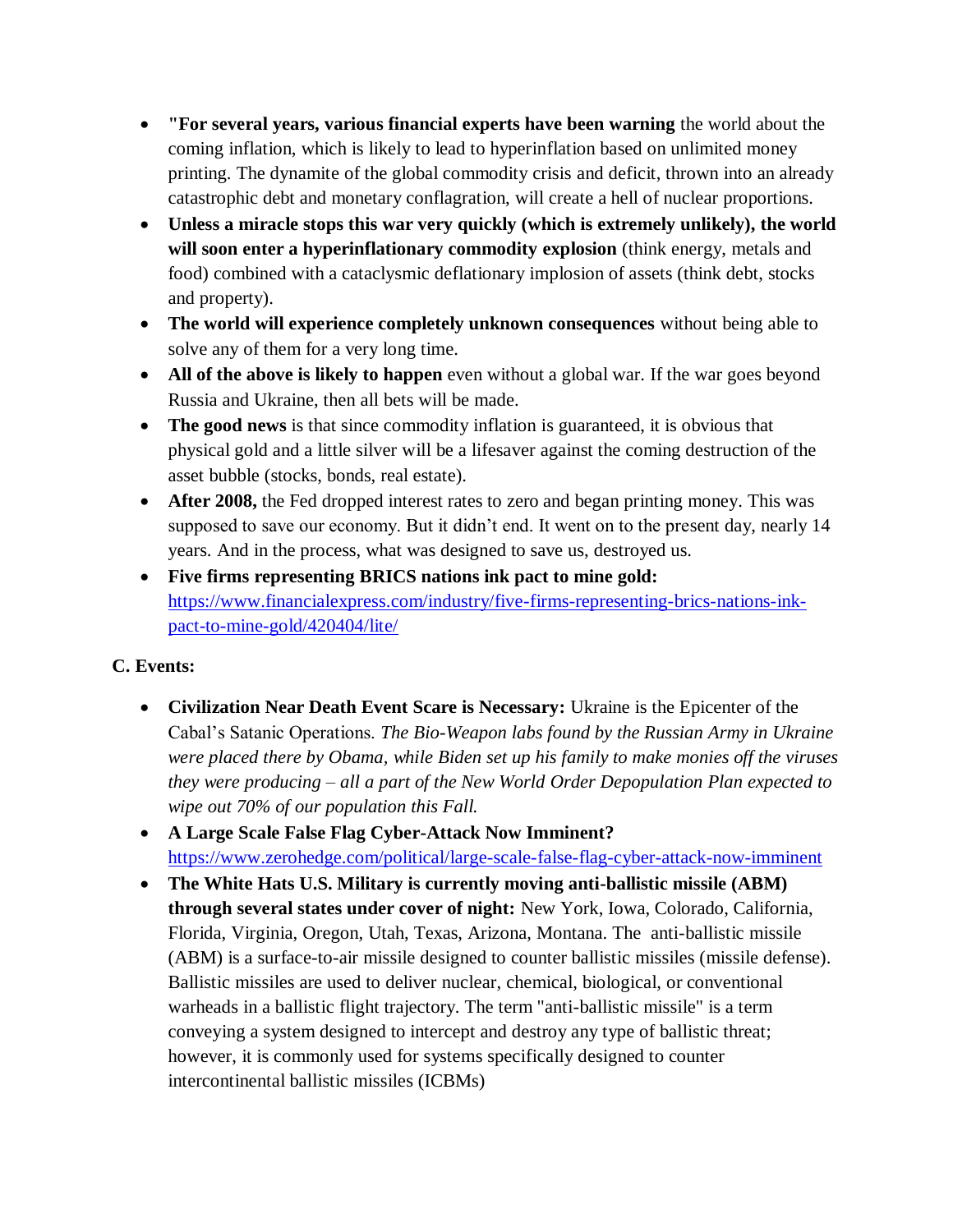- **A U.S. defense official** said missiles had been launched at Erbil, Iraq from Iran, AP reported Saturday.
- **Under President Biden**, Putin has his way. Iran fires missiles toward a U.S. consulate in Iraq. North Korea tests missiles at a record rate. And America is a spectator. Can you believe how far we've fallen?
- **Brandon Smith: "It's not about Russia. It's not about Ukraine. The real war is going on between free peoples and globalists.** When they and their puppets are eliminated, most of these disasters will cease. As long as they remain in power, crisis events will only accelerate and become more frequent until they find something that will work. Something that will make most people give up their freedoms in exchange for a false promise of security.
- **The WEF globalists have failed** in their attempts to establish medical tyranny, at least in the US and parts of Europe. The program failed because science was against it in every way. They had nothing. Since 99.7 percent of people were safe from Covid-19, it was impossible to cause enough fear in the population to force them to give up their freedoms.
- **Alarm bells rang when the WEF switched gears** and suddenly shifted focus to a story about cyber attacks. Was that plan B? A large-scale cyberattack under a false flag may be inevitable.
- **Today, military tensions in relations with Russia** will escalate to the limit at any moment, and I suspect that it is only a matter of time before China begins operations against Taiwan as well. However, there is a much bigger threat on the horizon. At the moment, I have little doubt that an attack under a false flag on the United States and/or Europe is inevitable, and by "false flag" I mean that an attack can be staged by globalists, it does not necessarily have to be the fault of a particular country.
- **Globalists are playing on both sides** of the Ukrainian conflict. This is reality.
- **In my opinion, a massive Cyber Attack aimed at the functionality of the Internet** itself is more likely and should happen relatively soon. The number of economic and business processes related to the Internet is huge. Even if the internet goes down for just two weeks, it will affect our markets and supply chain." <https://t.me/WorldawakeningTrueNews>
- https://t.me/BLUEPRINT\_0/993, https://t.me/BLUEPRINT\_0/994, [https://t.me/BLUEPRINT\\_Q/1045,](https://t.me/BLUEPRINT_Q/1045) [https://t.me/BLUEPRINT\\_Q/1056](https://t.me/BLUEPRINT_Q/1056)

## **D. International Child Sex Trafficking:**

 **"Ukraine has entered the top three global suppliers of child porn,"** the Prosecutor General said in June 2021. "Every week 5 thousand devices download such porn," she added. The prosecutor also noted that sexual violence against children is increasing. According to Venediktova, in most cases sexual violence is committed by people from the environment of children, relatives - in 30% of cases." <https://t.me/WorldawakeningTrueNews>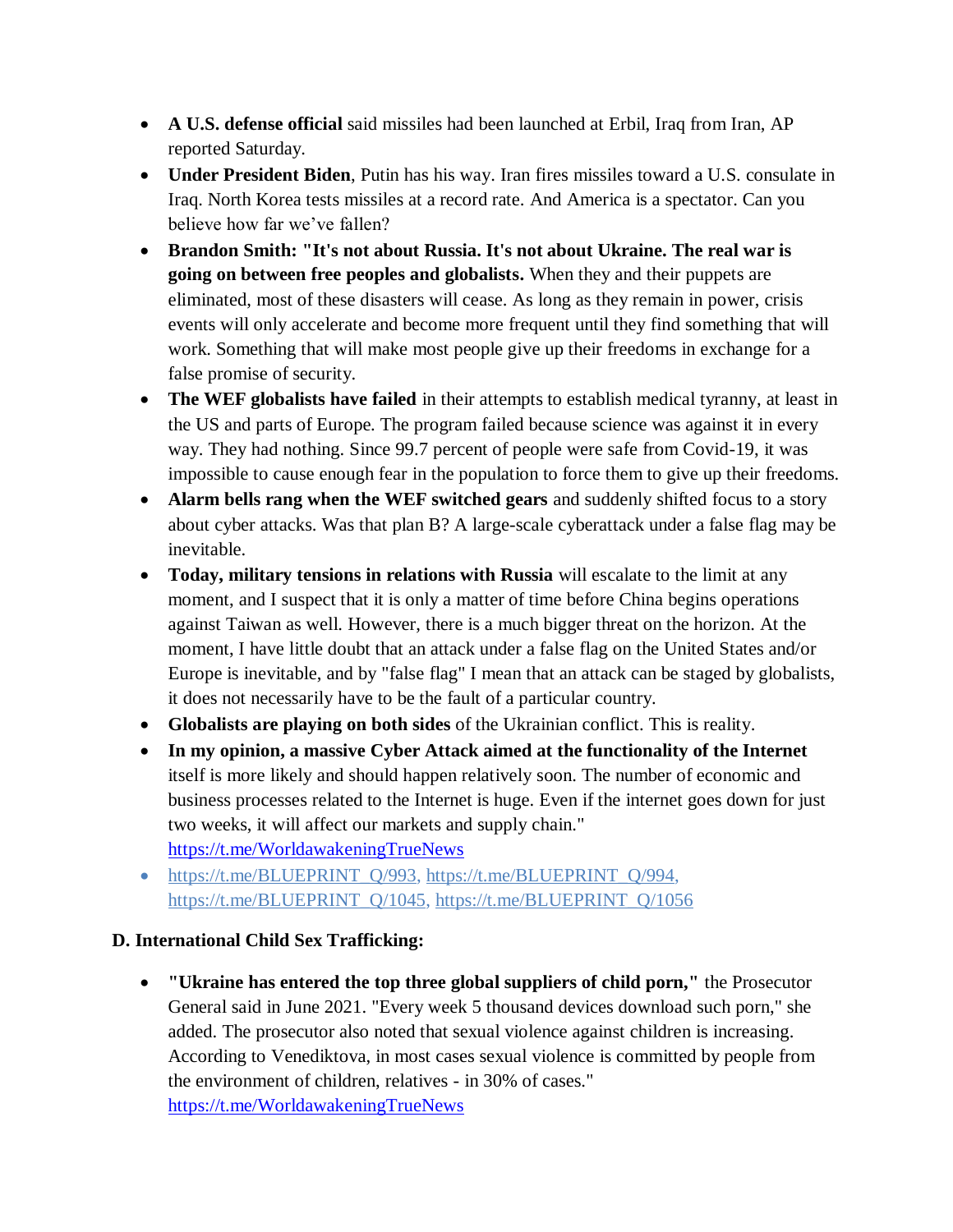- **Save the children! Estimated 8 Million missing children** per year worldwide. This was reported in **2012.** Imagine today 10 years later, it's way more. This world is sick, dark and more evil than anyone can imagine. It needs a MAJOR cleanup.
- **Pervywood 9 Vol. 1 Part 1-4 Documentary - The New World Order**: [https://rumble.com/vqc0om-pervywood-9-vol.-1-part-1-documentary-the-new-world](https://rumble.com/vqc0om-pervywood-9-vol.-1-part-1-documentary-the-new-world-order.html)[order.html](https://rumble.com/vqc0om-pervywood-9-vol.-1-part-1-documentary-the-new-world-order.html)
- **Finger Lakes Child Trafficking X39:** <https://lifewave.com/freedom2021>
- **The World That Eats its Children Part II:**  <https://www.bitchute.com/video/4OofgBGcKUWI/>
- **The Death of the First Born:** <https://m.youtube.com/watch?v=xMCeQ-IloLg>

# **E. 2020 Election Fraud:**

**President Trump:** "Our election was rigged and we can never let this happen again and we will continue to go forward, but we also will never ever forget what happened and we continue to look at this fraud, and things are happening on a daily basis like nobody would believe. It was a fraudulent election and proof is beyond anybody"s wildest expectation."

# **F. Global Food, Fuel and Goods Shortages:**

- **Many European countries** depend on Russian gas for more than 50% of total consumption. The world market for grain, vegetable oil and fertilizers was extremely tense even before the Russian attack. What is happening now is a commodity "black swan" for both energy and agricultural resources.
- **Last November, the World Food Program warned of catastrophic food shortages for several hundred million people.** What is happening now will worsen the situation exponentially. "Everything goes vertically. The entire production chain is under pressure from all sides," said the former head of the UN Agricultural Markets Division.
- **Energy and agricultural products are interconnected.** Gas is the raw material for the production of fertilizers in Europe. Russia and Belarus account for 1/3 of the world's exports of potash fertilizers.
- **Russia and Ukraine account for about 33%** of the world's barley exports, 30% of wheat, 20% of corn and 80% of sunflower oil.
- **The Goldman Sachs Commodity Index** has grown 3 times since April 2020. The exponential movement has just begun.
- **The Food and Agriculture Organization of the United Nations (FOA) reports a 43% increase in food prices since 2020**. And that was before the real problems started."
- **Laid-Off Keystone XL Pipeline Workers** Have a Message for Biden Over American Oil Production: [https://resistthemainstream.org/watch-laid-off-keystone-xl-pipeline-](https://resistthemainstream.org/watch-laid-off-keystone-xl-pipeline-workers-have-a-message-for-biden-over-american-oil-production-put-us-to-work-right-now/?utm_source=telegram)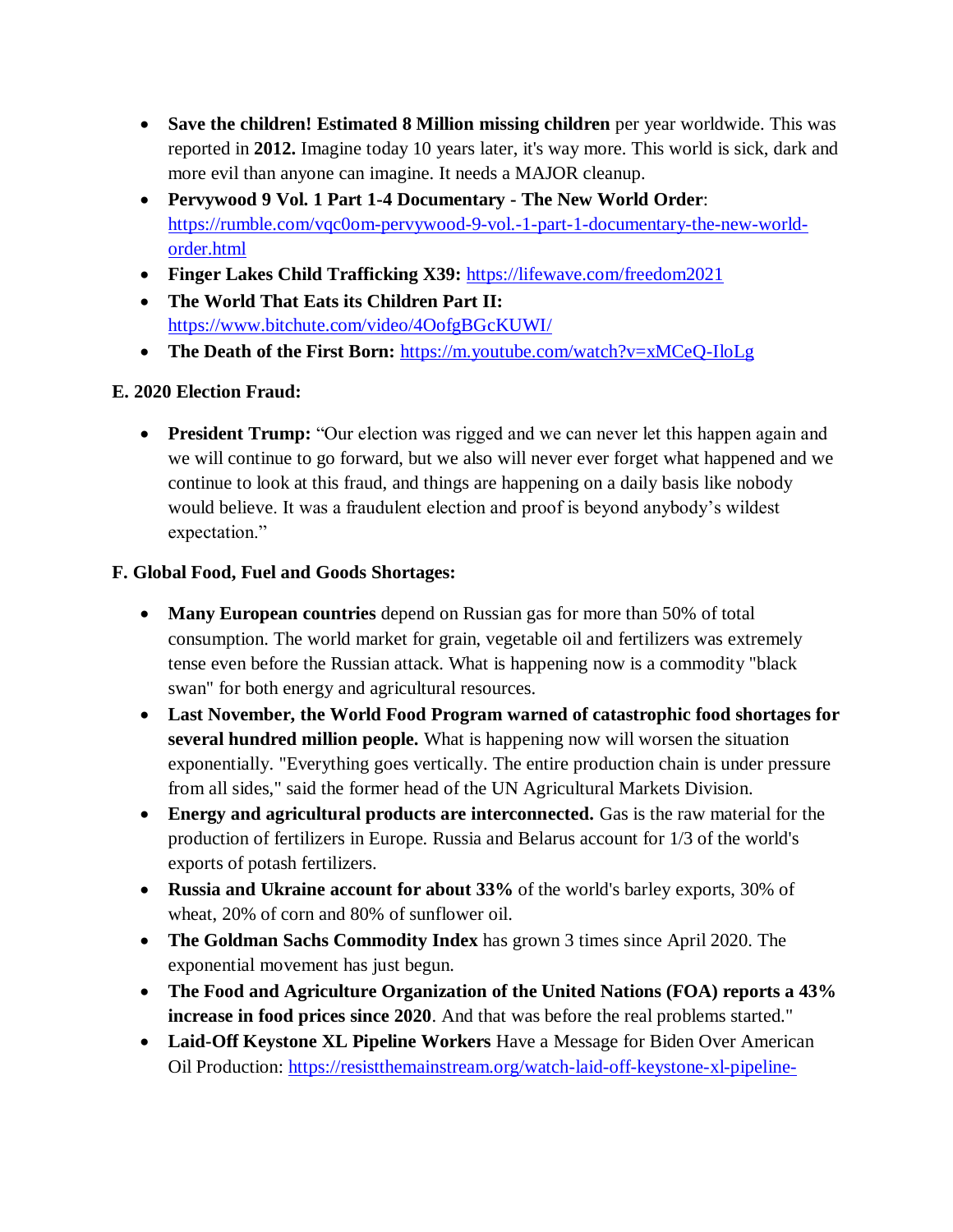[workers-have-a-message-for-biden-over-american-oil-production-put-us-to-work-right](https://resistthemainstream.org/watch-laid-off-keystone-xl-pipeline-workers-have-a-message-for-biden-over-american-oil-production-put-us-to-work-right-now/?utm_source=telegram)[now/?utm\\_source=telegram](https://resistthemainstream.org/watch-laid-off-keystone-xl-pipeline-workers-have-a-message-for-biden-over-american-oil-production-put-us-to-work-right-now/?utm_source=telegram)

### **G. Freedom Convoys and Protests:**

 **Germany:** The People of Augsburg March for Freedom. Truckers and Farmers, Fed Up With COVID Rules, Take to the Streets of Cologne and Convoy for Freedom.

## **H. Covid/Vax Hoax:**

- **John Durham:** I'm sure you know a thing or two about how things always get worse before they get better. Do you think you are FREE? Think again! Nobody talks about it anymore… and Trump gets accused by MSM that he is supporting "conspiracy theories"…The Pharma Cartel is such a monopoly that not only they control the market, but they even control what can or cannot be said to the public! They want us to pay fortunes for drugs that are NEVER supposed to heal you. They all have side effects, And they make most of the money when someone dies. They want you sick because they want to control you. No one is talking about METICORE, and its power, the MSM is hiding it because they know its power. TRUST THE PLAN AND TRUST TRUMP. Order Meticore before it's gone: <https://bit.ly/3HF2Ovc>
- **Covid-19 is less deadly than the flu in the UK**. According to the report, there are two main reasons for this: a mild version of Omicron and an already very high level of immunity. "According to government data, before the appearance of the supertransmissive strain Omicron, the mortality rate from this virus was about 0.2 percent. Since then, the death rate has dropped seven-fold and now stands at just 0.03 percent. In other words, one out of 3,300 infected people dies. For comparison, the mortality rate for seasonal influenza ranges from 0.01 to 0.05 percent, which suggests that these two viruses currently pose an equally high threat." [https://exxpress.at/britische](https://exxpress.at/britische-studie-covid-weniger-toedlich-als-grippe/)[studie-covid-weniger-toedlich-als-grippe/](https://exxpress.at/britische-studie-covid-weniger-toedlich-als-grippe/)
- **Vaccine Dangers:** Acute disseminated encephalomyelitis after vaccination against Covid-19 "Currently, there is uncertainty about the safety and efficacy of vaccines in all populations of interest to us" <https://www.sciencedirect.com/science/article/pii>
- **Pfizer CEO Albert Burla admitted that the vaccine against Covid-19 was experimental:** "...mRNA was a technology in which we had less experience - only two years of work on it... in fact, mRNA was a technology that had never delivered a single product before this day, neither a vaccine nor any other medicine." <https://t.me/WorldawakeningTrueNews>
- **China is registering almost 3,400 daily cases of Covid-19**, the highest rate in two years. The northeastern Chinese city of Jilin is partially closed, hundreds of districts are cordoned off. <https://t.me/WorldawakeningTrueNews>

#### **I. The Real News for Sun. 13 March 2022:**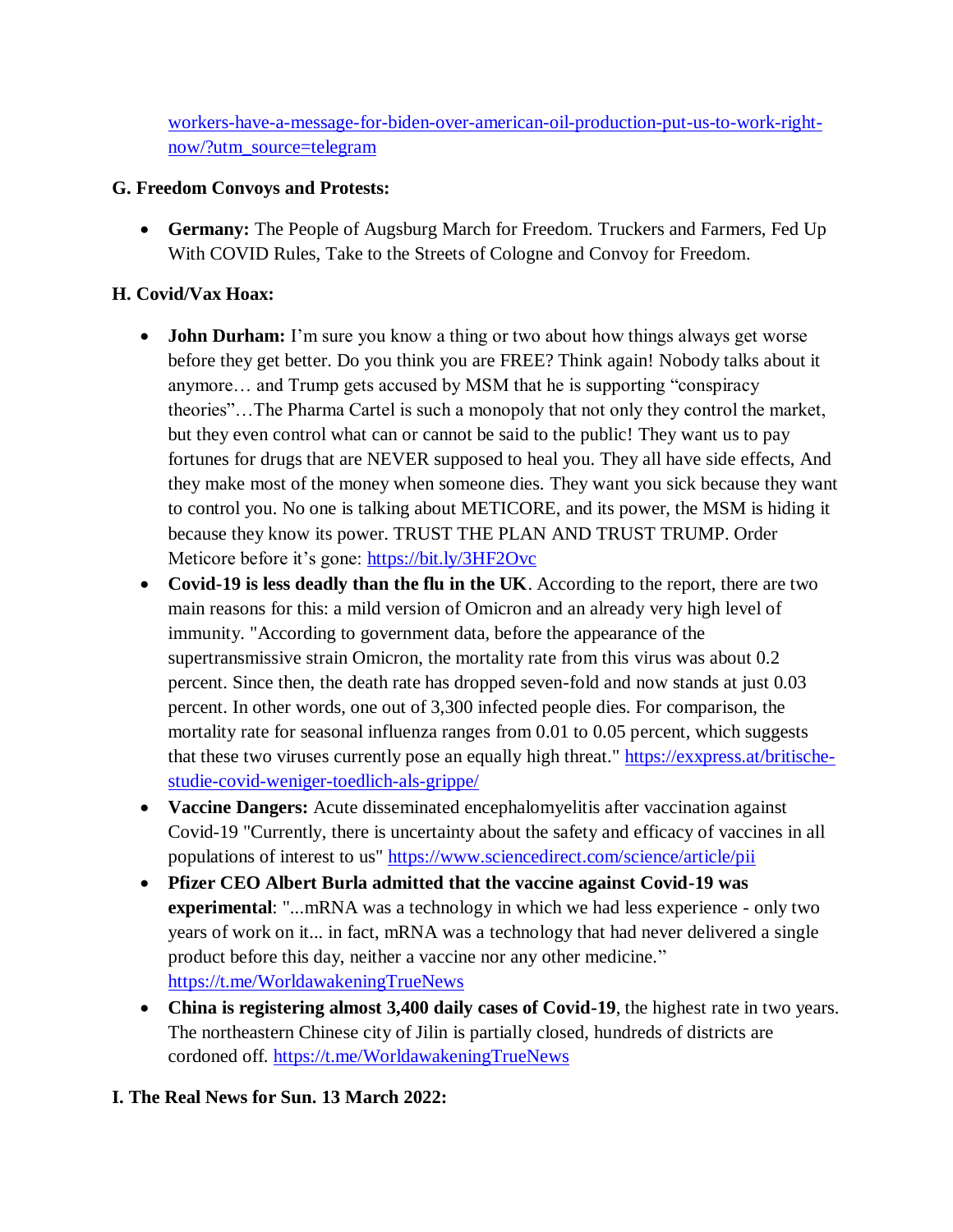- **On the 26th February 2022 at CPAC Trump said,** "Watch what happens after the Olympics." He didn"t say which Olympics. **Today 13 March 2022** the Beijing Paralympics ends.
- U.K. shoppers have been pre-warned that their Debit cards might be declined on **Mon. 14 March.**
- On Chinese social media, it's being reported that the Queen has died and a factory in China has received an order from the U.K. of the British flag with the Queens face on it with 1926-2022 at the bottom of the flag. It's being reported that the Queen will NOT attend the Commonwealth day service on **Monday 14 March.**
- **A Solar Storm** was predicted to hit the planet in a "direct hit" this **Mon. 14 March 2022.**
- **On Sun. 13 March** a State of Emergency was called in parts of Florida after tornadoes and damaging winds.
- **Russian Stock exchange** will not reopen on **Mon. 14 March 2022.**
- **In a massive operation costing close to \$30 million,** a huge container of radioactive waste has been transported across Sydney under the cover of darkness. The convoy was escorted from Port Kembla to Lucas Heights by helicopters and heavily armed police. This was suspected to be not radioactive waste, but bio weapon material snuck out of the Ukrainian Labs before Putin"s invasion.

<https://www.youtube.com/watch?v=LvHC1aHijqg>

- **Russia Finds Cabal Weapons of Mass Destruction in Ukraine:**  <http://www.paulstramer.net/2022/03/weapons-of-mass-destruction-found-at.html>
- **Crimea got its water back - Hurray!!!!** For 8 years the Crimean population suffered from drought after Ukraine blocked the North Crimean Canal. It had covered 85% of the peninsula's water consumption. The consequences of the blockade for the environment and many livelihoods were fatal.
- **Breaking news !!!** Klaus Schwab & Hunter Biden Connected To Ukraine Bio-Labs.
- Fleming: Tucker Carlson, Fox News', Prime Time conservative political commentator, surprised many on Wednesday and Thursday night when he raised shocking questions about U.S. funded laboratories in Ukraine. He stood alone in the spotlight asking serious questions of this Administration and the entities supporting the possible "plot to kill people all over the world." Here we are, a full 4 days after this story broke, and still no obvious investigative reporting has been done by other MSM political commentators, conservative or otherwise. No one has stepped forward supporting Tucker"s allegations and especially his indignation, echoed by every Patriot. Instead, a massive coverup ensued: [https://freepressers.com/articles/u-s-embassy-removes-links-on-15-ukraine](https://freepressers.com/articles/u-s-embassy-removes-links-on-15-ukraine-biolabs)[biolabs.](https://freepressers.com/articles/u-s-embassy-removes-links-on-15-ukraine-biolabs)
- **The New World Order Great Reset scam exposed, Nazi Natio's role in Ukraine war**. Nazi Klaus Schwab founded by the SS CIA. <https://t.me/ExposeThePEDOSendTheCABAL/15470>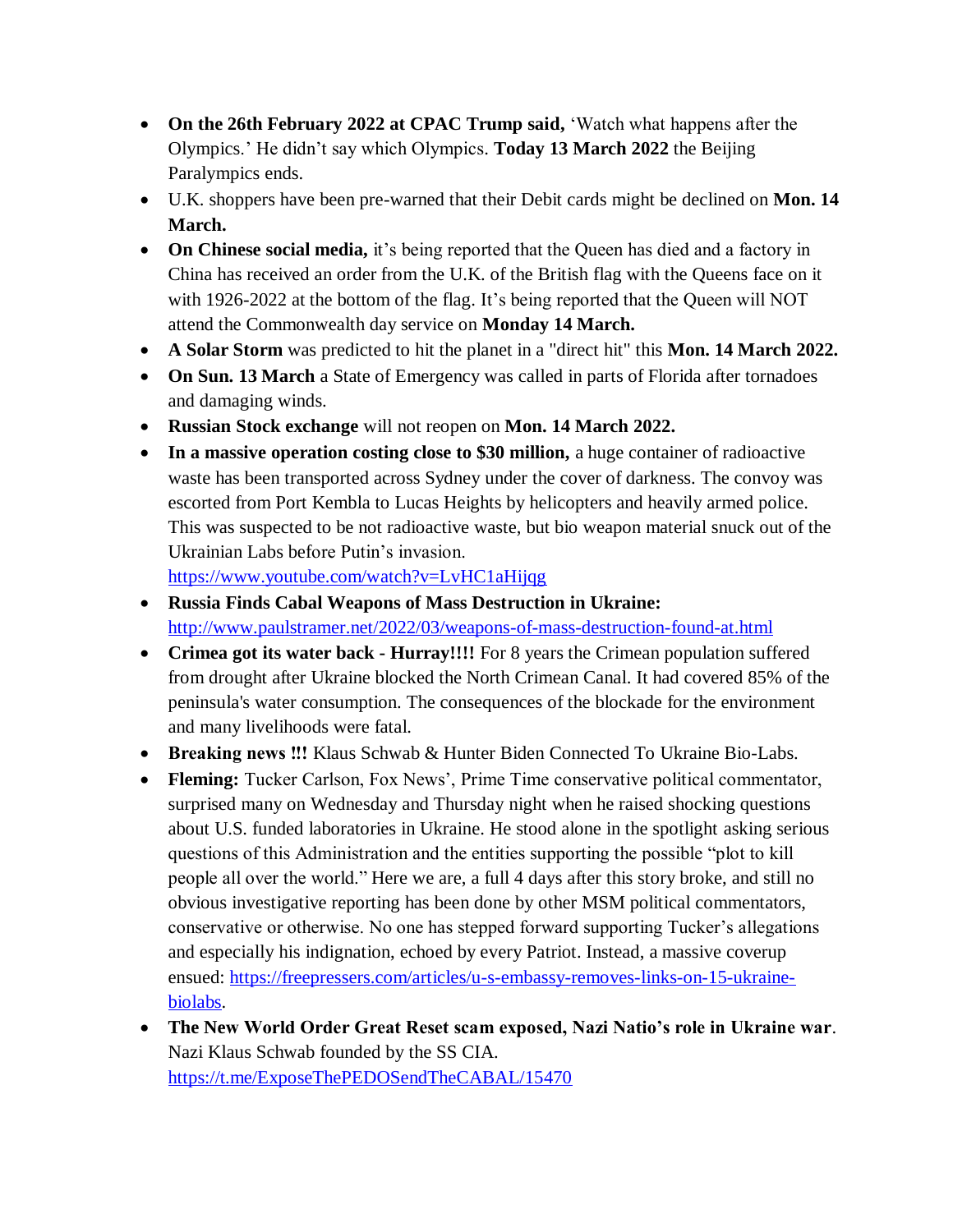- **Recently disclosed government documents indicate that the CIA, FBI and other U.S. agencies** ignored ex-Nazis' as war criminals. At least 1,000 ex-Nazis were hired by the U.S. as spies during the Cold War and the CIA even helped them move to America. That estimate is considered conservative by the historians who were tasked by the government to declassify the war-crime records. [https://www.dailymail.co.uk/news/article-](https://www.dailymail.co.uk/news/article-2810258/AT-1-000-ex-Nazis-hired-U-S-spies-Cold-War-CIA-helped-America.html)[2810258/AT-1-000-ex-Nazis-hired-U-S-spies-Cold-War-CIA-helped-America.html](https://www.dailymail.co.uk/news/article-2810258/AT-1-000-ex-Nazis-hired-U-S-spies-Cold-War-CIA-helped-America.html)
- **Mohammed Bin Salman** is going to make his move and carry out Military Tribunals on those who are double/ triple agents, Generals, Elites, Bankers, Royal family members, Media Execs, etc.  $-$  all those who conspired to over thrown him  $-$  all actors and agents who were working with the World Deep State, HRC, Davos, CIA, ect.
- **It's No Game:** These tribunals will happen worldwide on Crimes Against Humanity. Many countries will put to death their Deep State moles, agents, insurgents.
- **In the mean time as the Cabal MSM still runs world Fake News outlets** they will title Trump, Putin, XI, Modi, Bin Salman as the enemy.
- **The Deep State** knows Tribunals are coming for them. Q+++
- **Rumors on Chinese Social Media is that the Queen has died.** How they kept the death of the Queen hidden for nearly two years is astounding. Anons knew the truth long ago.
- **Many are missing in the Royal family** (not reported).
- **Many Chinese Communist Party Elites** are missing ( not reported).
- **Many are missing in the U.S.:** Elites, Celebrities, Military Personnel, CIA, FBI agents (not being reported).
- **Washington DC was a ghost town** (US Inc. has no money, they are broke). In ten square miles of central DC buildings closed down. Empty.
- **In the UK** major castle estates were closed. Buckingham palace closed for the first time in history and reopens as museum and self guided tours – allowing people through the once forbidden Palace to roam.
- **China:** Chinese Communist Party Elites fortress, dynasty homes and Estates were empty/ deserted (22 Provinces controlled by the PRC).
- **The Vatican** has run out of money (the smallest country in the world since 1929 that controls the Catholic system in 5 continents across the World and collected quintillions \$\$\$\$\$\$\$\$\$\$\$\$\$\$\$\$\$\$\$\$\$\$\$\$\$\$\$\$\$\$\$\$\$\$\$\$\$\$\$\$\$\$\$\$\$\$\$\$\$\$ of dollars through controlled donations, banking system, extortion, blackmails, money laundering, Italian mafia controlled empire that stretches into Las Vegas system) And now they are broke???
- **In the End, the Deep State in all countries would be arrested**. XI is getting ready to pull the switch on the Chinese Communist Party, Putin is getting rid of all Kazarian Rothschild influence in his country, Trump Military is getting ready for 11.3, Germany, UK and Canada are inside their own Continuity of Government plans and many heads of nations are inside a silent MilitaryOperation. The Works were connected.
- **BQQQQQQQM Special The Belly of the Beast:** <https://t.me/TruthSocialTrumpMedia>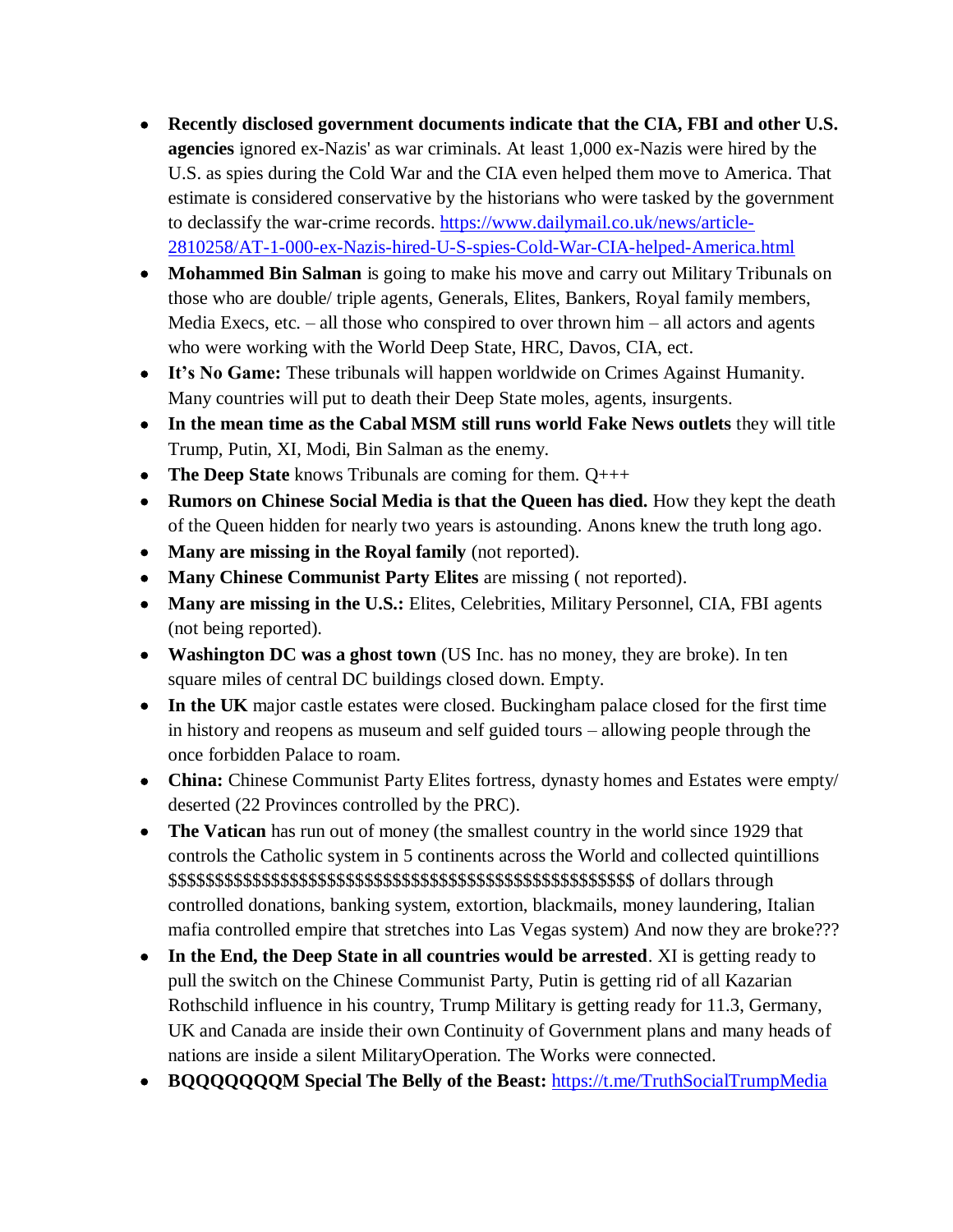**The secret Satanic Elite Bloodlines:** Aldobrandini, **Astor,** Alexandrine-Montechanin, Barberini, Balls, Breakspeare, Borgia, Bourbon, **Bundy**, Burgundi, **Bush,** Cavendish, Chigi, Collins, Collonna, Conti, De Medici, Di Sciarra, **Disney**, Doria-Sachs, **Du Pont**, Este, Farnese, FitzJames, Freeman, Gardner, Genovese, Hanover , Habsburg / Hapsburg, Hesse, Kahzarian**, Kennedy**, Krupp, Li, Massimo, **McDonald**, Merovingian, Morgan, **Onassis** , Orsini, Pampili, Papal, Pallaviccini , Plantagenet, Ratzingers, Reynolds, **Rockefeller**, **Romanov, Rothschild**, Russell, Ruspoli, Sassoon , SavoyGenovese, Saxe-Coburg-Goete-**Windsor**, **Schiff,** Sforza, Sinclair, Somaglia, Taft, Torlonia, Van Duyn, Warburg, Watson, **Windsor-**Saxe-Coburg-Goete, Zuniga-Valero.

### **J. Judge Anna von Reitz, 20220304 Fiduciary Regarding World Bank Transition:**

- I have been named Fiduciary for all assets belonging to The United States of America, our unincorporated Federation of States, and more recently asked to function in the same capacity with respect to the resources of over 200 nations.
- There is no National Debt, nor is there any interest accrued against any National Debt. The appearance of a National Debt and accruing interest has been manufactured via phony bookkeeping.

### **K. Summary of the Russian Federation Complaint at the UN:**

- "We have called the meeting. We have discovered a clean-up operation of biological warfare operations in Kiev. We have discovered that they were weaponizing the plague, anthrax and other lethal pathologies controlled by the United States"
- **Russian Federation:** We received the information from the biological laboratories in Kiev that they were studying the H5N1 virus, which has a mortality rate of 50%. We also found that they were studying the Plague, leptosporiosis, being able to go from bats to humans. These studies were conducted in the heart of Eastern Europe, right next to the Russian border. Russian Federation: We found out that they were taking blood samples from Slavs that can be used to create pathologies that can specifically target certain ethnic groups.
- **Kiev** decided to use these pathological diseases on its Ukrainian citizens.
- **Kiev** is working with the US to cover up their violations of the biological weapons convention to prevent Russia from discovering this evidence.
- **320 containers of biopathogens** were destroyed in connection with a military program.
- **The US does not provide good information** about its role in these pathological biological weapons research programs. The US State Department suggests that the US is not involved. But there is evidence online to suggest otherwise with plans to use them on local Ukrainian issues.The United States seems to have something to hide.
- **What we told you today is a very small portion** of what we have as evidence. We will publish the content in full in the very near future.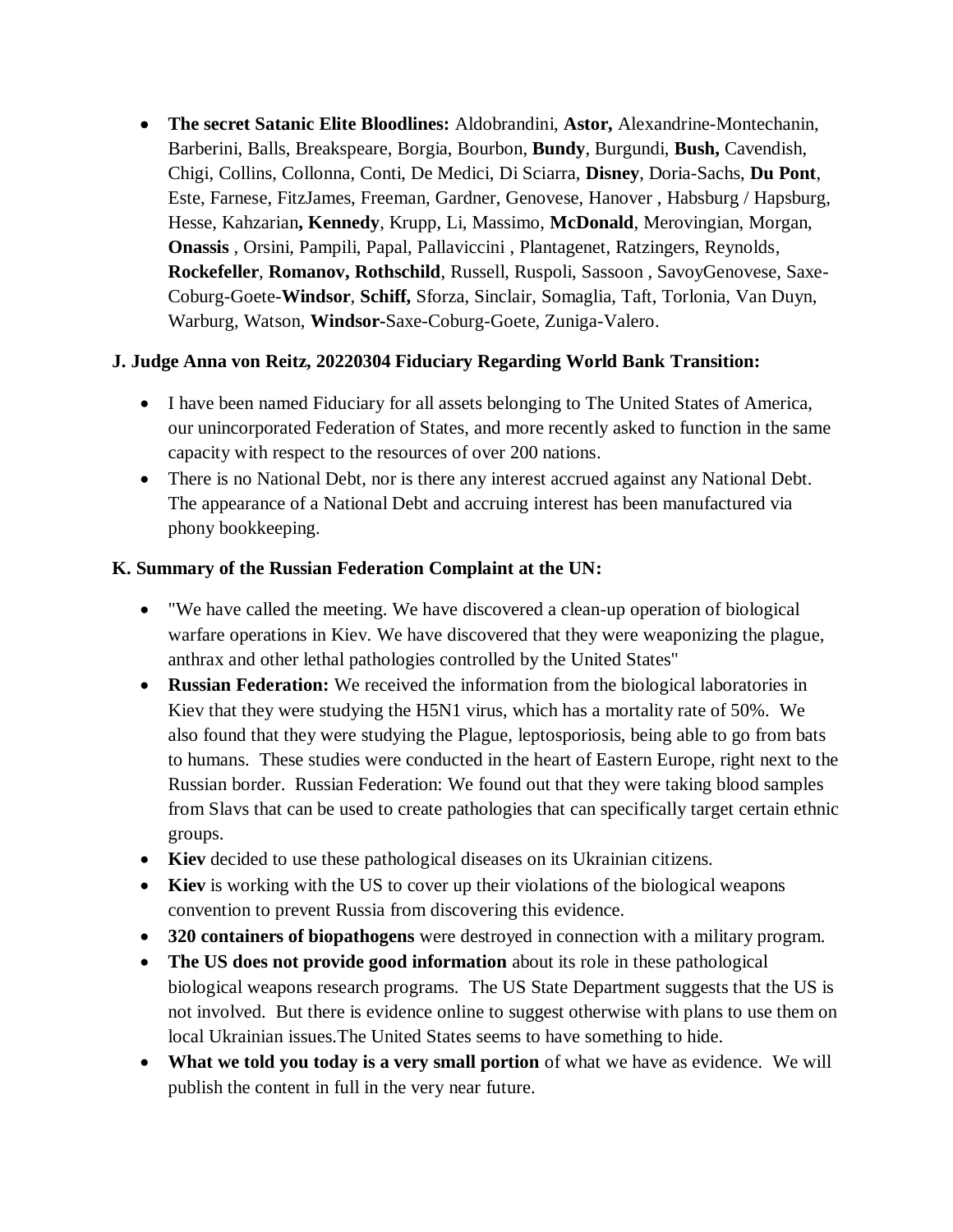[https://projectcamelotportal.com/2022/03/11/trump-putin-and-the-biolabs-in-ukraine-a](https://projectcamelotportal.com/2022/03/11/trump-putin-and-the-biolabs-in-ukraine-a-white-hat-op/)[white-hat-op/](https://projectcamelotportal.com/2022/03/11/trump-putin-and-the-biolabs-in-ukraine-a-white-hat-op/)

**L. FBI documents linking Americans with the "neo-Nazi" Azov Battalion in Ukraine** have been found.<https://t.me/worldawakeningdraft/468>

- "**One of the American conservative publications** found additional information linking the Azov battalion with neo-Nazis. In a criminal complaint in October 2018, the FBI charged four men in Los Angeles with being neo-Nazis. These people were accused of being, in fact, behind the riots in the United States.
- (**Note that the current FBI will never do the same for Antifa** or BLM members, even though they killed people and caused billions of dollars in damage in 2020.)
- **The document notes** that members of RAM (the group with which the accused were associated) met with representatives of the Azov battalion, calling them neo-Nazis.
- **On August 1, 2018, an Instagram** user noted the Right Brand Clothing account in a post containing a photo of RAM members during their trip to Germany, Ukraine and Italy at a meeting with Elena Semenyaka, the leader of the international department of the National Corps, a political party in Ukraine that was founded in 2016 from a regiment of Ukrainian military called the Azov Battalion.
- **The Azov Battalion** is a paramilitary unit of the National Guard of Ukraine, which is known for its association with neo-Nazi ideology and the use of Nazi symbols, and which is believed to have participated in the training and radicalization of white supremacy organizations based in the United States.
- **Two RAM members were in Charlottesville.** One participant quarreled with a woman, it seems, from Antifa. We also know that at least one of those identified by the FBI was in Ukraine and was filmed together with one of the members of a neo-Nazi group in Ukraine, a woman named Elena Semenyaka.
- **What's the deal with Biden's Justice Department**, which identifies Ukrainian neo-Nazis but ignores them on January 6? Why are they targeting Americans associated with these groups, many of whom are fake, but ignoring the many Antifa and BLM criminals who terrorized this country in 2020?"

## **M. Biden Crime:**

- **While 79-year-old Biden's apparent declining health is largely ignored** or understated by the mainstream media, the former White House doctor is sounding the alarm.
- **Ronnie Jackson, who worked as a doctor in the White House under former Presidents Bush, Obama and Trump** before being elected representative of the 13th District of Texas in Congress, calls on the mentally and physically incapacitated incumbent president to resign now, and not expose the country to even more suffering.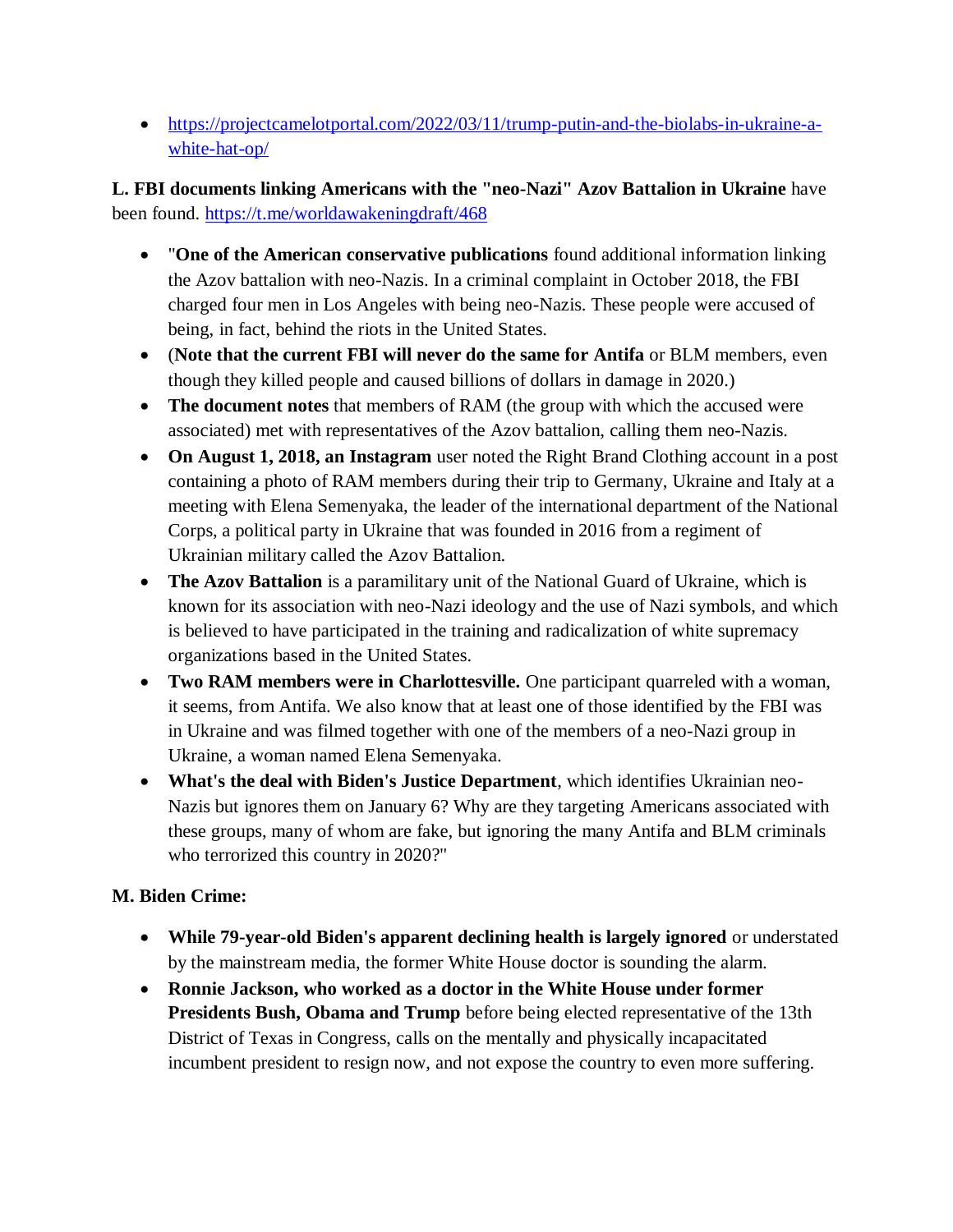- **"Biden doesn't know what's going on with Ukraine**," Jackson tweeted Friday night. "He doesn't know ANYTHING about what's going on! He is cognitively incapable of leading. He must resign before our country suffers even more."
- Last month, Jackson urged Biden to take a cognitive test in a crisis that could ignite a world war. "The whole country has been watching his mental cognitive problems for more than a year, and most people have no doubt that something is happening to him, that his cognitive functions are not the same as before, and, in my opinion, keep in mind, now he is not suitable to be our president," he said. Jackson Fox News.
- **"Every time he gets up and talks** to Americans, not only Americans watch him speak, but the whole world, and that's part of the problem," he continued. "He looks tired, weak, confused, he's incoherent, and it sends a signal of weakness to the whole world, and they've seized on it." <https://t.me/worldawakeningdraft/469>

# **N. Must Watch Videos:**

- **Sun. 13 March Situation Update:** [https://rumble.com/vxavi9-situation-update-](https://rumble.com/vxavi9-situation-update-31322.html)[31322.html](https://rumble.com/vxavi9-situation-update-31322.html)
- [Juan O Savin Update: Trump 2022! Military Is The Only Way! -](https://beforeitsnews.com/military/2022/03/juan-o-savin-update-trump-2022-military-is-the-only-way-must-video-2491837.html) Must Video | Military | [Before It's News \(beforeitsnews.com\)](https://beforeitsnews.com/military/2022/03/juan-o-savin-update-trump-2022-military-is-the-only-way-must-video-2491837.html)
- X22Report Evidence Cannot Be Stopped! The People Will Know Soon! The Country Belongs To The People! - Must Video | Opinion - [Conservative | Before It's News](https://beforeitsnews.com/opinion-conservative/2022/03/x22report-evidence-cannot-be-stopped-the-people-will-know-soon-the-country-belongs-to-the-people-must-video-3622004.html)  [\(beforeitsnews.com\)](https://beforeitsnews.com/opinion-conservative/2022/03/x22report-evidence-cannot-be-stopped-the-people-will-know-soon-the-country-belongs-to-the-people-must-video-3622004.html)
- [EBS Coming! Markers Established! Vaxed Will Riot! Suicides & Breakdowns! Medbeds](https://beforeitsnews.com/opinion-conservative/2022/03/ebs-coming-markers-established-vaxed-will-riot-suicides-breakdowns-medbeds-gold-standard-mcallister-tv-3622018.html)  & Gold Standard! - McAllister TV | Opinion - [Conservative | Before It's News](https://beforeitsnews.com/opinion-conservative/2022/03/ebs-coming-markers-established-vaxed-will-riot-suicides-breakdowns-medbeds-gold-standard-mcallister-tv-3622018.html)  [\(beforeitsnews.com\)](https://beforeitsnews.com/opinion-conservative/2022/03/ebs-coming-markers-established-vaxed-will-riot-suicides-breakdowns-medbeds-gold-standard-mcallister-tv-3622018.html)
- **Sun. 13 March Situation Update Video:** [Situation Update: Race Specific Deadly](https://beforeitsnews.com/opinion-conservative/2022/03/situation-update-race-specific-deadly-pathogens-gene-decode-race-specific-viruses-for-depopulation-confirmed-us-trained-nazis-in-ukraine-vax-injuries-skyrocket-we-the-people-news-3622006.html)  [Pathogens! Gene Decode Race Specific Viruses For Depopulation! Confirmed US](https://beforeitsnews.com/opinion-conservative/2022/03/situation-update-race-specific-deadly-pathogens-gene-decode-race-specific-viruses-for-depopulation-confirmed-us-trained-nazis-in-ukraine-vax-injuries-skyrocket-we-the-people-news-3622006.html)  [Trained Nazis In Ukraine! Vax Injuries Skyrocket! Food Shortages Coming! -](https://beforeitsnews.com/opinion-conservative/2022/03/situation-update-race-specific-deadly-pathogens-gene-decode-race-specific-viruses-for-depopulation-confirmed-us-trained-nazis-in-ukraine-vax-injuries-skyrocket-we-the-people-news-3622006.html) We The People News | Opinion - [Conservative | Before It's News \(beforeitsnews.com\)](https://beforeitsnews.com/opinion-conservative/2022/03/situation-update-race-specific-deadly-pathogens-gene-decode-race-specific-viruses-for-depopulation-confirmed-us-trained-nazis-in-ukraine-vax-injuries-skyrocket-we-the-people-news-3622006.html)

**O. "Twenty Two Faces: inside the extraordinary life of Jenny Hill and her twenty two multiple personalities,"** by Judy Byington, Foreword by Dr. Colin A. Ross, M.D. **RAW: Dr.** Colin Ross – [Robert David Steele](https://robertdavidsteele.com/dr-colin-ross/)

**Jenny Hill's witness to a Satanic Child Sacrifice Rite:** [Woman Sees Human Sacrifice -](https://www.youtube.com/watch?v=F626Lsrdwg4) [YouTube http://www.youtube.com/watch?v=F626Lsrdwg4](https://www.youtube.com/watch?v=F626Lsrdwg4) **Judy Note:** YouTube has fixed these links so they don"t work. I suggest you goggle to connect to the link, or better yet use DuckDuckGo.

WARNING: Jenny gave a graphic description about how she at the tender age of five, was raped, tortured, forced to view a Child Sacrifice and save for Divine intervention, was almost killed herself – not unlike the sordid experiences of thousands of other child victims of Satanic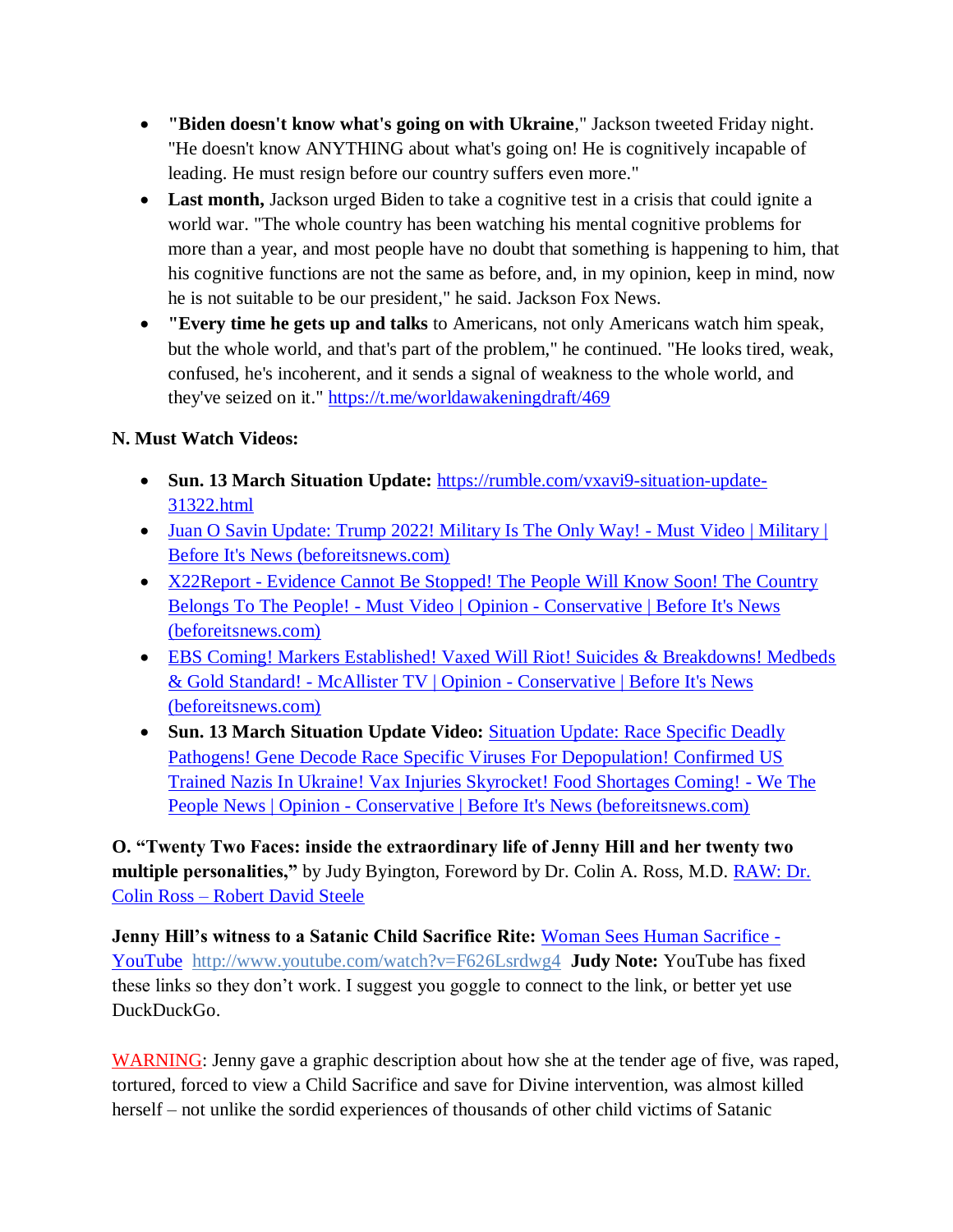Worshippers. Perpetrators giving homage to Satan appeared to be organized from the US Inc"s CIA, Queen Elizabeth"s, Illuminati Banking families" and Vatican"s Ninth Circle Child Sacrifice Cult on down to the Clintons, Hollywood, Pizzagate and local teenage covens. They were funded by this same Cabal that ran our global monetary system – the very organization that was in the process of being brought down by activation of the Global Currency Reset and Restored Republics of the world. It's no wonder that President Trump has stated, "These people are sick."

## **P. Judy Note on the Satanic Ritual Abuse of Children in Your Neighborhood:**

**Since 1990** I have been doing investigations on the Satanic Ritual Abuse of children at the request of brave SRA Survivor-victims, who were witnesses to pedophile, torture and murder crimes of Satanic leaders and their covens. During this time I have found Satanists implanted in law offices, local police, county sheriff's offices and all the way up to the Attorney General Offices in my state and others and then the carnage went on to the internationally organized Ninth Circle Satanic Cult that runs out of the Vatican.

There's certainly no help from US or other nation's government agencies, including the FBI or CIA perpetrators. These legal entities successfully negate even the opening of cases of the ritual abuse and murder of children, let alone do valid investigations.

To be honest and to my knowledge there was no safe place on either a local, national or international level that has been set up to report Satanic Crime – likely the main reason why local, national and international Satanic Covens so easily get away with the torture and murder of thousands of children on a regular basis.

**Q. The following have been set up to report Crimes Against Children and incidents of human trafficking,** although I cannot verify as to the influence of Satanists within the organizations:

[https://wsbt.com/news/nation-world/crime-that-hides-in-plain-sight-fbi-releases-warning-signs](https://wsbt.com/news/nation-world/crime-that-hides-in-plain-sight-fbi-releases-warning-signs-of-human-trafficking?video=e56ba52a1b9d45ad8c8a033fd83fe480&jwsource=cl)[of-human-trafficking](https://wsbt.com/news/nation-world/crime-that-hides-in-plain-sight-fbi-releases-warning-signs-of-human-trafficking?video=e56ba52a1b9d45ad8c8a033fd83fe480&jwsource=cl)

**FBI Memphis (available 24 hours a day)** (901) 747-4300

**Submit an anonymous tip** tips.fbi.gov.

**National Human Trafficking Resources Center Hotline** 1-(888)-373-7888.

**U.S. Immigration/ Customs Enforcement (ICE):** <https://www.ice.gov/webform/hsi-tip-form>

**Federal Human Trafficking Website:** <https://www.state.gov/humantrafficking/>

**Called to Rescue** 855-646-5484 <http://www.calledtorescue.org/>

**Tim Ballard at Operation Underground Railroad:** <https://ourrescue.org/>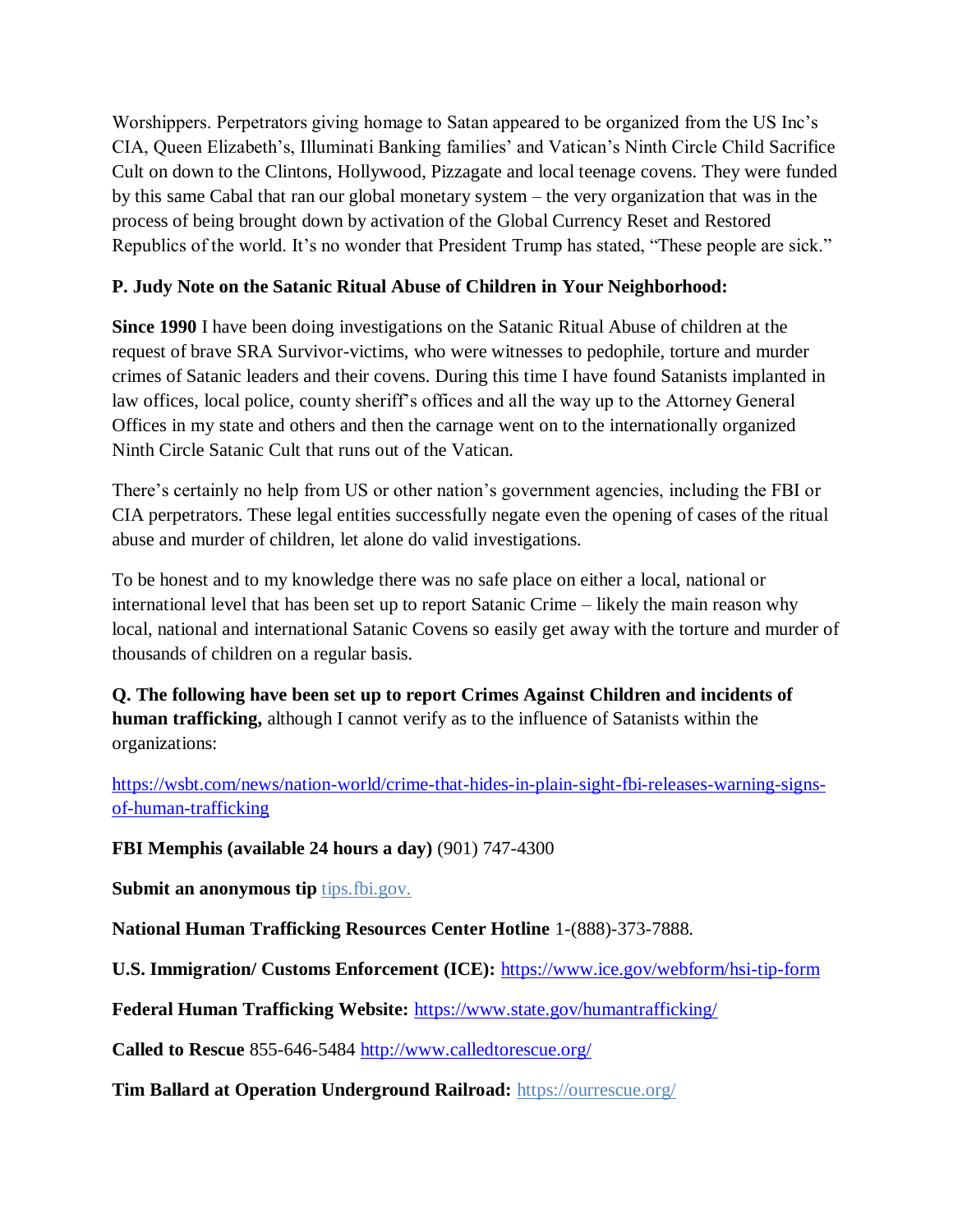**Saving Innocence:** [https://savinginnocence.org](https://savinginnocence.org/) [https://www.youtube.com/watch?v=FT4tmI8YxCU&feature=emb\\_rel\\_end](https://www.youtube.com/watch?v=FT4tmI8YxCU&feature=emb_rel_end)

### **US: Childhelp National Child Abuse Hotline** 1-800-422-4453

**USNCMEC Urgent victim help 24-Hour Hotline:** 1-800-843-5678

**Contact Interpol:** <https://www.interpol.int/Contacts/Contact-INTERPOL> <https://www.interpol.int/What-you-can-do/If-you-need-help>

**Europol Tipline** Tel.: +31 70 302 5000<https://www.europol.europa.eu/report-a-crime>

**EU Hotlines:** [https://ec.europa.eu/anti-trafficking/citizens-corner-national-hotlines/national](https://ec.europa.eu/anti-trafficking/citizens-corner-national-hotlines/national-hotlines_en)hotlines en

**Global: Human Trafficking Hotline Numbers:** [https://www.abolishion.org/human\\_trafficking\\_hotline\\_numbers](https://www.abolishion.org/human_trafficking_hotline_numbers)

**Human Trafficking Help and Resources:** <https://trafficking.help/us/>

**UK: Childhelp National Child Abuse Hotline** [BBC Action Line](https://www.bbc.co.uk/actionline)

### **R. The Global Currency Reset and NESARA/GESARA were all about the Children**

*It's not about the money. It's about the children – the thousands of malnourished and traumatized children who in honor of Satan, were being raped and murdered so their Elite Perpetrators could supposedly gain power and rule the world.* 

*The first official act President Trump made the morning before he was sworn into office was to pay a visit to CIA Headquarters and declare a war on an international Child Sex Trafficking Ring run by these global elites.* 

*Let us fast and pray for these millions of little ones who were right now being rescued from Cabal underground tunnels across the globe, and tortured and killed by Satanic Covens right next door. Let us also pray for those Military Troops worldwide who were risking their own lives to save them. The ancient doctrine of Fasting and Prayer was explained here at the 10:30:32 mark:* <https://www.youtube.com/watch?v=4Mb9gU6DmKs>

**S. Judy Note:** *I do not now, nor have I ever, received monies for writing my Updates and articles. The compensation has been in having outlets to help Save the Children by exposing truths about the very secretive Satanic Ritual Abuse, Pedophilia and Child Sacrifice that was rampant in our international society.*

*The above was a summary of information from the Internet. It would be up to the reader to do their own research and decide whether or not it was valid.*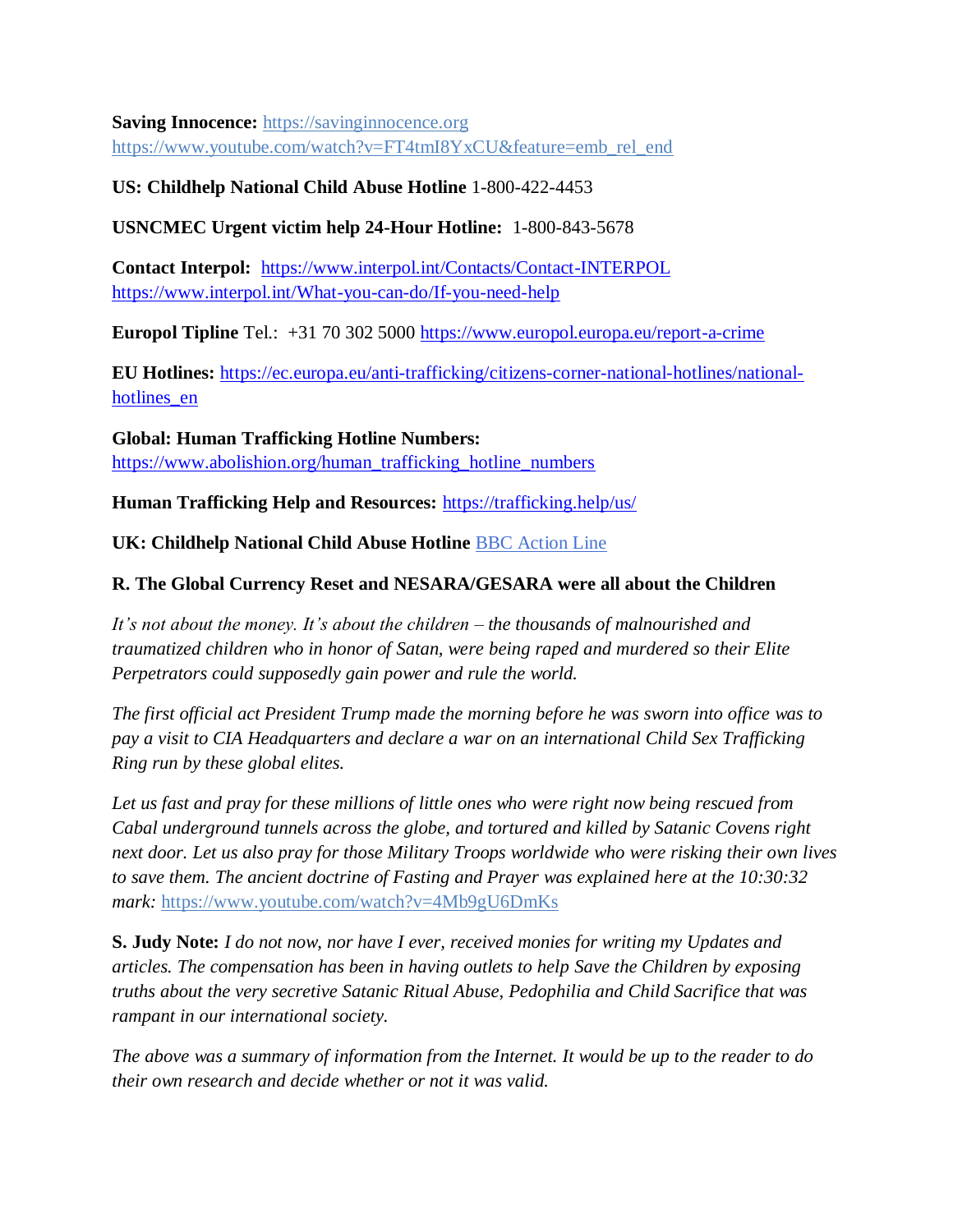*I will send the Safe Link Website out when I find out what it is, plus it will be posted on several Dinar Websites. It is my understanding that by linking into the Safe Link Website it will generate a Non Disclosure Agreement to sign in order to obtain redemption/ exchange appointments.*

*After signing that Non Disclosure I will be unable to email, post or talk to anyone about the exchange process for 90 days, so I will be going silent and taking those 90 days to get my humanitarian project organized and going.*

*This is not a goodbye. I expect to be working with many of you in the near future. I can't tell you how much I have enjoyed getting to know you. You will remain in my heart forever.*

*A huge Thank You to those dedicated and brave Intel providers who wished to remain unknown; to our Angel Martha who worked 24/7 to expose what's really going on; to humble Wildfire Lady who is adept at exposing the truth; to Brad who does great research; to Bonni B who exposes the underlying causes of what is really happening and to Ken who uncovers almost unlimited Intel on pedophilia to help us Save the Children.*

*Let us Thank Q that the reset has finally come to be. I wish you well in your humanitarian efforts and look forward to seeing you on the other side where together, we will make life better for all.*

*Patience is a Virtue. Having Virtue is a sign of a good moral being. Good moral beings have the power to overcome evil and change the world. And, we will!!!* . . . Judy

#### **Updates for the Week Prior:**

[Restored Republic via a GCR: Update as of March 13,](https://operationdisclosureofficial.com/2022/03/13/restored-republic-via-a-gcr-as-of-march-13-2022/) 2022

[Restored Republic via a GCR: Update as of March 12, 2022](https://operationdisclosureofficial.com/2022/03/12/restored-republic-via-a-gcr-as-of-march-12-2022/)

[Special Restored Republic via a GCR Report as of March 11,](https://operationdisclosureofficial.com/2022/03/11/special-restored-republic-via-a-gcr-report-as-of-march-11-2022/) 2022

[Restored Republic via a GCR: Update as of March 11, 2022](https://operationdisclosureofficial.com/2022/03/11/restored-republic-via-a-gcr-as-of-march-11-2022/)

[Special Restored Republic via a GCR Report as of March 10,](https://operationdisclosureofficial.com/2022/03/10/special-restored-republic-via-a-gcr-report-as-of-march-10-2022/) 2022

[Restored Republic via a GCR: Update as of March 10, 2022](https://operationdisclosureofficial.com/2022/03/10/restored-republic-via-a-gcr-as-of-march-10-2022/)

[Special Restored Republic via a GCR Report as of March 9, 2022](https://operationdisclosureofficial.com/2022/03/09/special-restored-republic-via-a-gcr-report-as-of-march-9-2022/)

[Restored Republic via a GCR: Update as of March 9, 2022](https://operationdisclosureofficial.com/2022/03/09/restored-republic-via-a-gcr-as-of-march-9-2022/)

[Special Restored Republic via a GCR Report as of March 8, 2022](https://operationdisclosureofficial.com/2022/03/08/special-restored-republic-via-a-gcr-report-as-of-march-8-2022/)

[Restored Republic via a GCR: Update as of March 8, 2022](https://operationdisclosureofficial.com/2022/03/08/restored-republic-via-a-gcr-as-of-march-8-2022/)

[Special Restored Republic via a GCR Report as of March 7, 2022](https://operationdisclosureofficial.com/2022/03/07/special-restored-republic-via-a-gcr-report-as-of-march-7-2022/)